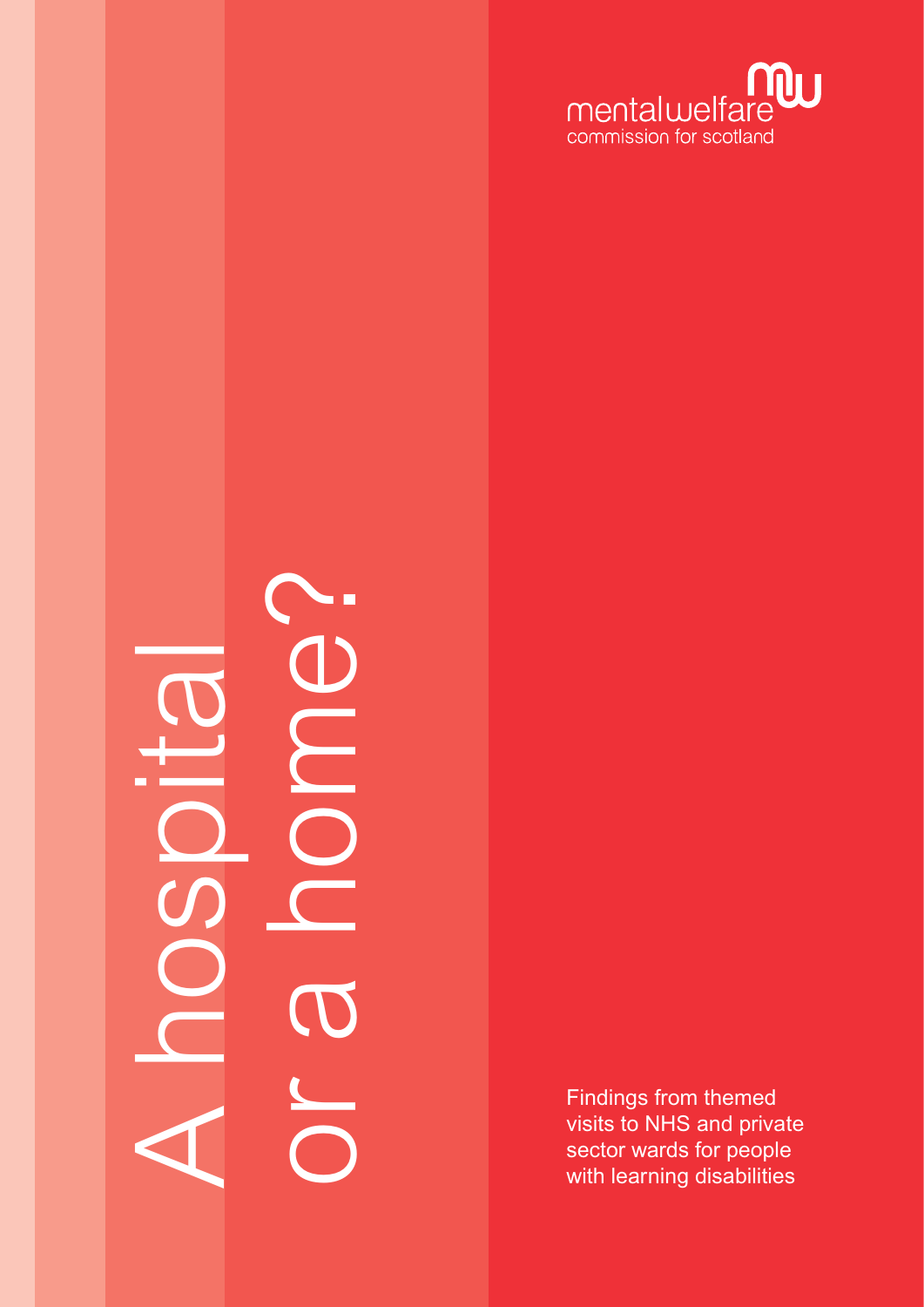## Contents **Contents**

| Who we are                                                 | 1              |
|------------------------------------------------------------|----------------|
| <b>Our visits</b>                                          | 1              |
| <b>Policy context</b>                                      | 1              |
| How we carried out the visits                              | $\overline{2}$ |
| <b>Wards visited and number of patients</b>                | $\overline{3}$ |
| Age range and length of stay                               | 4              |
| <b>Ready for discharge?</b>                                | 4              |
| Individual and carer/family involvement                    | 6              |
| <b>Assessment, reviews and</b><br>multi-disciplinary input | $\overline{7}$ |
| <b>Staffing in wards</b>                                   | 8              |
| <b>Physical health care needs</b>                          | 9              |
| <b>Medication</b>                                          | 10             |
| <b>Behaviour management</b>                                | 11             |
| <b>Activities</b>                                          | 12             |
| <b>Environment</b>                                         | 13             |
| <b>Key recommendations</b>                                 | 15             |
| <b>Bibliography</b>                                        | 16             |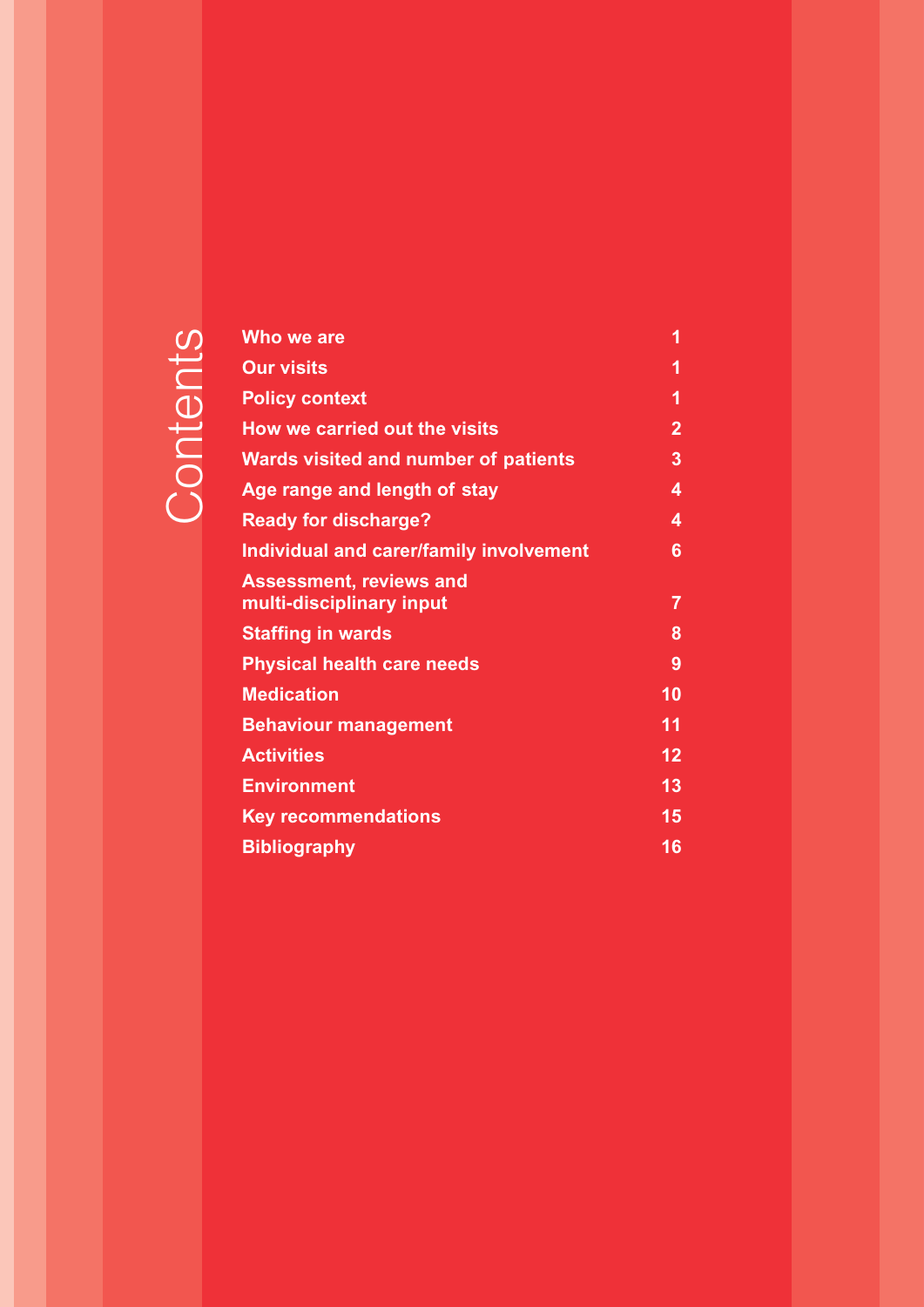#### **Who we are**

We are an independent organisation working to safeguard the rights and welfare of everyone with a mental illness, learning disability or other mental disorder. Our duties are set out in mental health law.

We're made up of people who have understanding and experience of mental illness and learning disability. Some of us have a background in healthcare, social work or the law. Some of us are carers or have used mental health and learning disability services ourselves.

We believe that everyone with a mental illness, learning disability or other mental disorder should:

- be treated with dignity and respect;
- have the right to treatment that's allowed by law and fully meets professional standards;
- have the right to live free from abuse, neglect or discrimination;
- get the care and treatment that best suits his or her needs; and
- be enabled to lead as fulfilling a life as possible.

#### **Our visits**

In recent years the Commission's role has been significantly extended. The introduction of the Adults with Incapacity Act and the Mental Health (Care & Treatment) (Scotland) Act gave us a range of duties in relation to monitoring and promoting best practice in the operation of legislation. Effective monitoring of the care, treatment and support people receive is very much dependent on the direct contact we have with individuals.

Seeing where a person lives, where he or she receives care and treatment, and hearing how he or she feels about that care and treatment, gives us an important insight into how law and policy impact on individual experience.

We visit people in a range of settings throughout Scotland; at home, in hospital, or in any other setting where care and treatment is being delivered. As part of our programme we visit people in learning disability hospitals. This report reflects our findings from a special programme of visits to learning disability hospitals, which took place across Scotland between 25 October and 7 November 2007.

#### **Policy context**

National policy for the provision and development of services to people with learning disabilities has been driven for the last 8 years by 'The same as you?'. This review, published in May 2000, provided the first in-depth analysis of services for people with learning disabilities for over 20 years. The report set out 29 recommendations to improve services and support for people, and for family and carers. The focus of recommendations was very much on people being included, living in the community, and having far greater access to mainstream services. As a means to achieve this, the report said that all long-stay hospitals for people with learning disabilities should close by 2005 and that people should not have a hospital as their home.

To assist with the implementation of 'The same as you?' and to advise on progress, a national implementation group was set up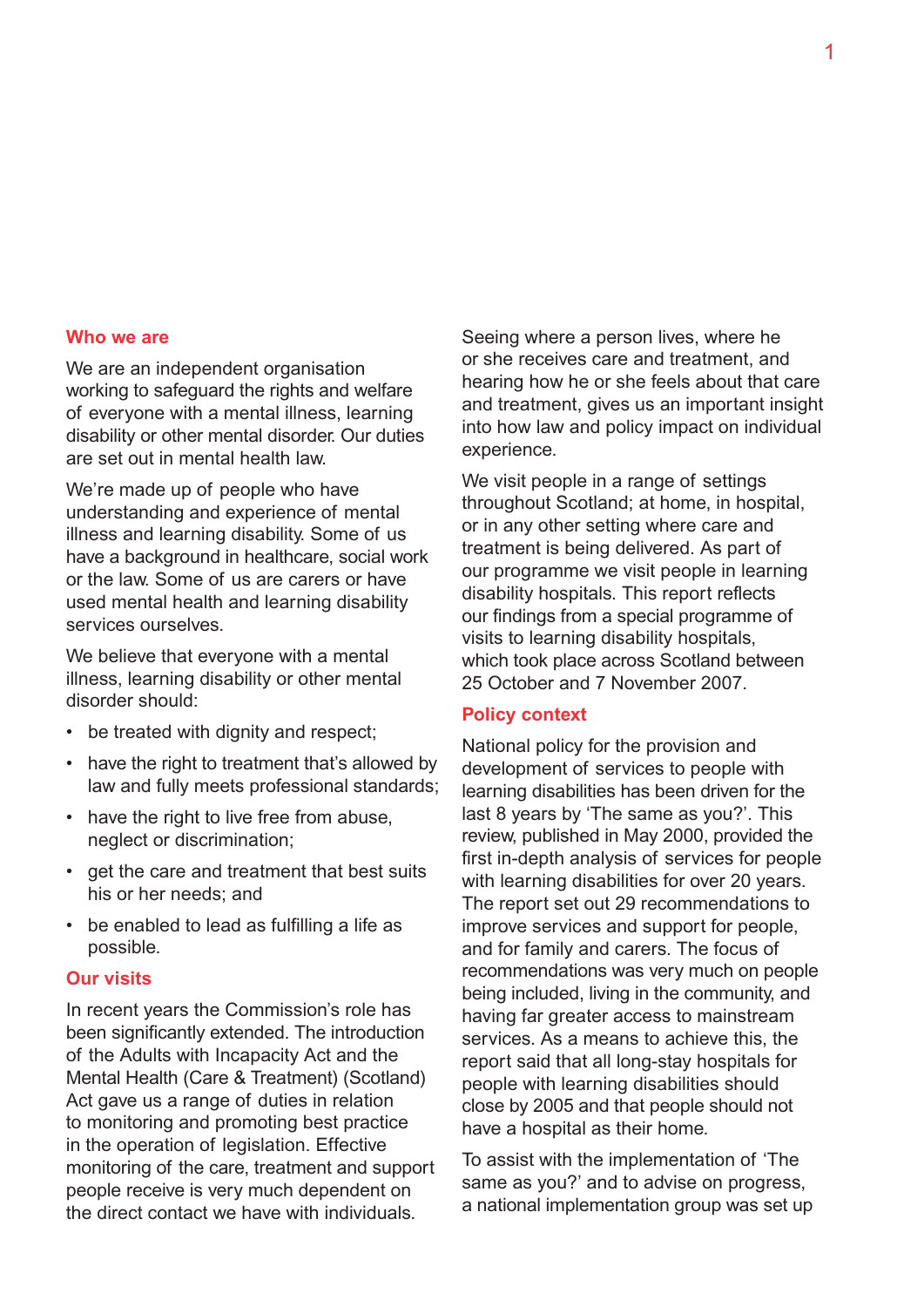in June 2001. A report, 'Home at last?, was published by the implementation group in 2004. This report assessed progress in hospital closure and provision of appropriate services to support people living outwith hospital. It said progress had clearly been made, but that there were still significant issues to address. The report highlighted a cohort of people across the country who were still living in hospital, even though the main hospitals they had been living in had closed. An update to this report, 'Progress with learning disability hospital closure in Scotland', was published in February 2005. While this document confirmed that hospital closures were still taking place, it said there were still significant barriers that were preventing substantial numbers of people moving to non-hospital accommodation.

#### **How we carried out the visits**

The Commission decided to undertake a themed visit to all learning disability in-patient units during our 2007-08 visiting programme. We were aware that real progress had been made towards closing all learning disability hospitals by the 2005 deadline, set out in 'The same as you?'. We also recognised the need, highlighted in that report, for a small number of in-patient places. We felt it was important to get more accurate information about current hospital services, levels of in-patient need and about the experiences of people living in in-patient wards.

We visited 39 facilities across Scotland from 25 October to 7 November 2007. Prior to the visits, we had asked health boards to provide us with some information about the wards in their areas. Each facility was visited by two or three Commission staff. We asked staff a series of questions about the people living in the ward on the day of the visit and about how care and treatment was provided. We met with individual patients and some relatives and carers who were either in the ward at the time, or had requested a meeting with us. We took time to look around the wards and gain an impression of the environment. We also examined two sets of patient notes in each ward. We were particularly interested in seeing how assessment of individual need was taking place and the ways identified needs were being met. We also looked for evidence within files that would indicate how individual people and carers were being involved in decisions about current and future care. By looking at these different sources of information we were able to get a broad picture of care in the wards we visited.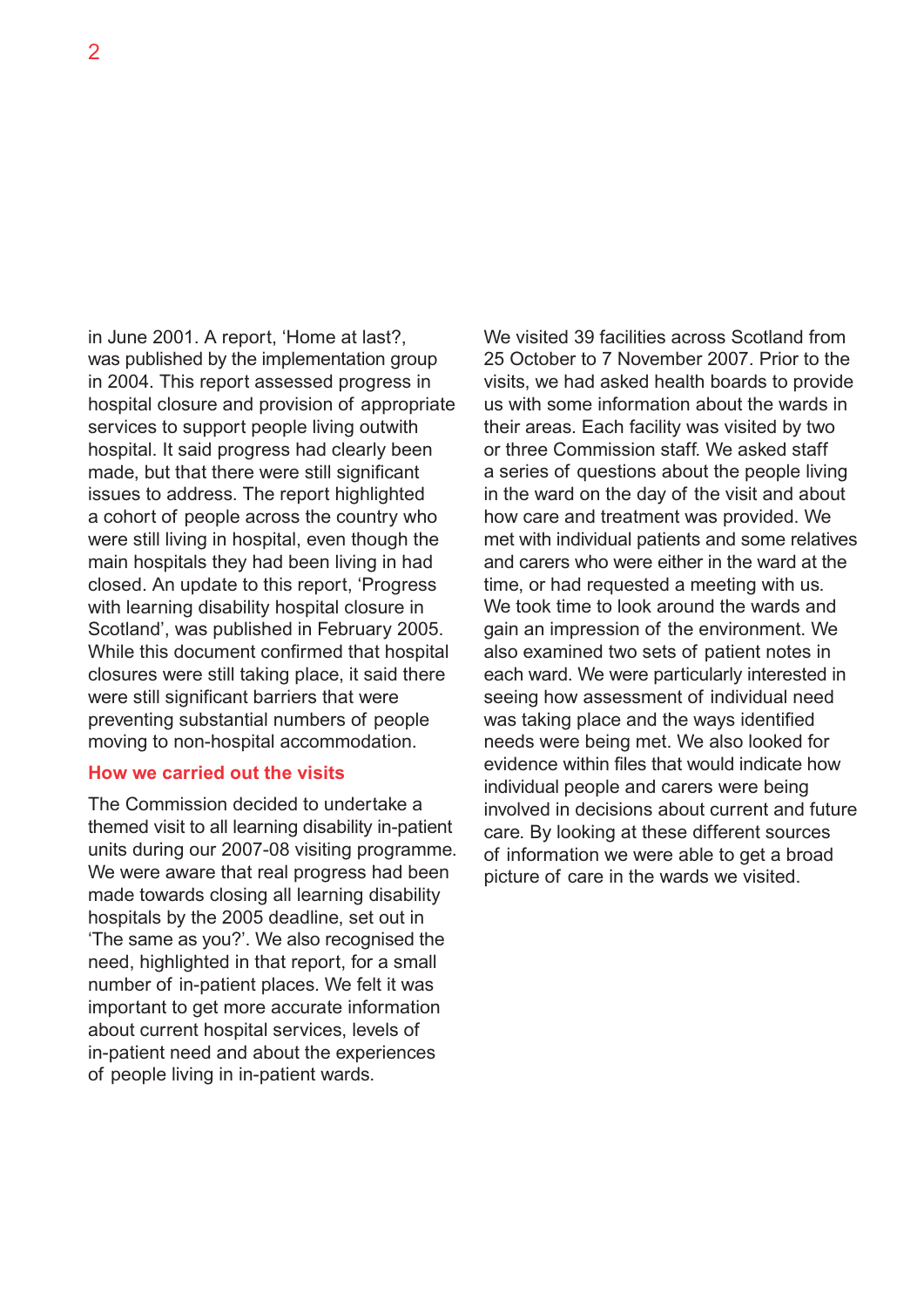### **Wards visited and number of patients**

| <b>Health Board</b> | <b>Hospital</b>      | Ward                                                                                         | <b>Beds</b>             | <b>Male</b>              | Female                   |
|---------------------|----------------------|----------------------------------------------------------------------------------------------|-------------------------|--------------------------|--------------------------|
| Grampian            | Elmwood              | Fern<br><b>Bracken</b>                                                                       | 12<br>12                | 5<br>12                  | 4                        |
| Highland            | <b>New Craigs</b>    | Rowans<br><b>Beeches</b><br><b>Willows</b>                                                   | 17<br>6<br>8            | 9<br>4<br>4              | 8<br>$\overline{2}$<br>3 |
| Fife                | Lynebank             | Ward 3<br>Ward 4<br>Levendale                                                                | 13<br>10<br>8           | 6<br>3<br>8              | 5                        |
| <b>Tayside</b>      | Carseview            | LD assessment unit                                                                           | 13                      | 9                        | 3                        |
|                     | <b>Strathmartine</b> | Craigowl<br>Bridgefoot - Flat 1<br>- Flat 2<br>$-$ Flat 3                                    | 10<br>8<br>8<br>8       | 10<br>8<br>3<br>4        | $\mathfrak 3$<br>3       |
|                     | <b>Monroe House</b>  | Anoach<br><b>Etive Ward</b>                                                                  | 12<br>14                | 6<br>10                  | 6<br>2                   |
| Lothian             |                      | <b>Greenbank Centre</b><br><b>William Fraser Centre</b><br>Carnethy<br>Dunedin<br>Glenlomond | 12<br>12<br>8<br>5<br>6 | 12<br>13<br>7<br>5<br>6  | $\mathbf 1$              |
|                     |                      | Camus-Tigh                                                                                   | 8                       | 8                        |                          |
|                     |                      | Primrose Lodge                                                                               | 8                       | $\overline{\phantom{0}}$ | 8                        |
|                     | <b>Murray Park</b>   | Tay                                                                                          | 6                       | 4                        | 2                        |
| <b>Forth Valley</b> | Lochview             | House <sub>2</sub><br>House 3                                                                | 6<br>6                  | 4<br>3                   | 1<br>3                   |
| Dumfries & Galloway |                      | Darataigh                                                                                    | 5                       | 3                        | $\overline{2}$           |
|                     |                      | Holly Cottage/<br><b>Heather Lodge</b>                                                       | $\overline{7}$          | 5                        | $\overline{2}$           |
| Ayrshire            | <b>Arrol Park</b>    | Houses 4,5 and 6                                                                             | 17                      | 9                        | $\overline{2}$           |
| Lanarkshire         | <b>Kirklands</b>     | <b>Kylepark Ward</b><br>Fairview                                                             | 9<br>9                  | 1<br>7                   | 8<br>$\overline{2}$      |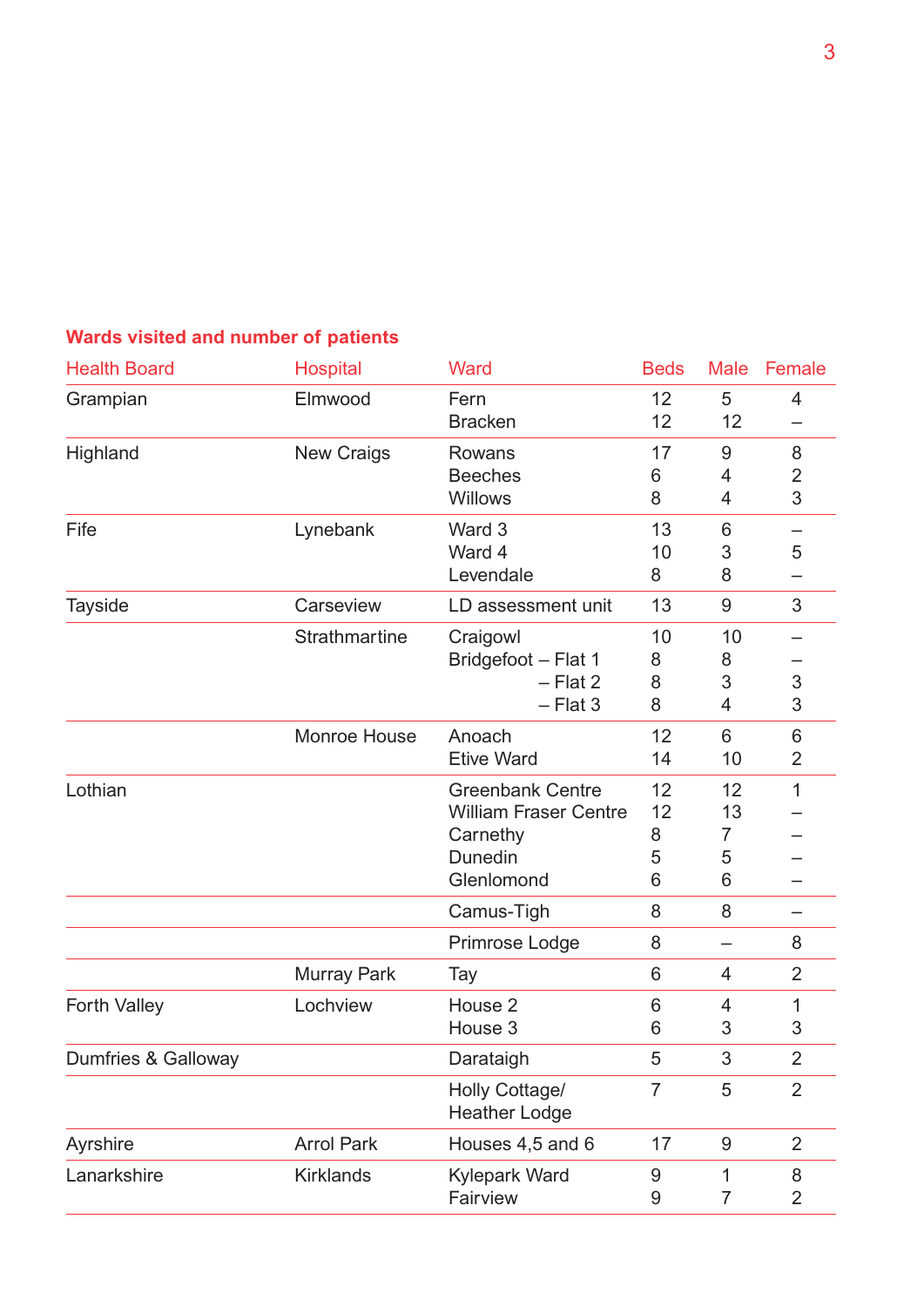| <b>Health Board</b>     | <b>Hospital</b>              | Ward                               | <b>Beds</b> |     | Male Female |
|-------------------------|------------------------------|------------------------------------|-------------|-----|-------------|
| Greater Glasgow & Clyde |                              | Pineview                           | 4           |     | 4           |
|                         |                              | Blytheswood                        | 11          | 2   | 2           |
|                         |                              | Netherton                          | 8           | 8   |             |
|                         |                              | <b>Overtoun Court</b>              | 16          | 14  | 2           |
|                         |                              | <b>Waterloo Close</b>              | 8           | 5   | 3           |
|                         | <b>Dykebar</b><br>Leverndale | <b>Bute</b><br>Campsie, Whitehouse | 8<br>8      | 8   |             |
| <b>Totals</b>           |                              |                                    | 346         | 232 | 81          |

#### **Wards visited and number of patients (continued)**

Out of the 313 people who were in-patients on the visits, 176 were subject to compulsory measures under the Mental Health (Care & Treatment) (Scotland) Act 2003.

#### **Age range and length of stay**

During the visits we asked about the ages of the people in the wards. We are pleased that at the time of the visits only one young person, under 18, was an in-patient, and that a considerable amount of work had been done to provide an age-appropriate service to that person. 11 people were aged over 65, with 129 people aged between 18 and 40, and 172 aged between 41 and 65.

We also asked staff on the wards to tell us how long people had been in-patients for. The figures provided are in the table below:

| No of People | Length of Stay |
|--------------|----------------|
| 76           | <1 year        |
| 50           | 1-3 years      |
| 39           | 4-5 years      |
| 148          | Over 5 years   |

These figures show that, across Scotland, just under 50% of people with learning disabilities who are in hospital have been there for over five years. Some will have been in-patients for many more years than this. This number will include people who have been on resettlement lists, or have moved into different facilities as the main hospitals they lived in have closed and they still have no home to move to. There are some variations in local figures. In NHS Highland, for example, about 80% of people had been in hospital for over five years when we visited. Many of this group were, however, due to be resettled very soon after our visit.

#### **Ready for discharge?**

To facilitate the move from hospital to home, 'The same as you?' recommended the development of robust and flexible community-based services to accompany a programme of long-stay hospital closure.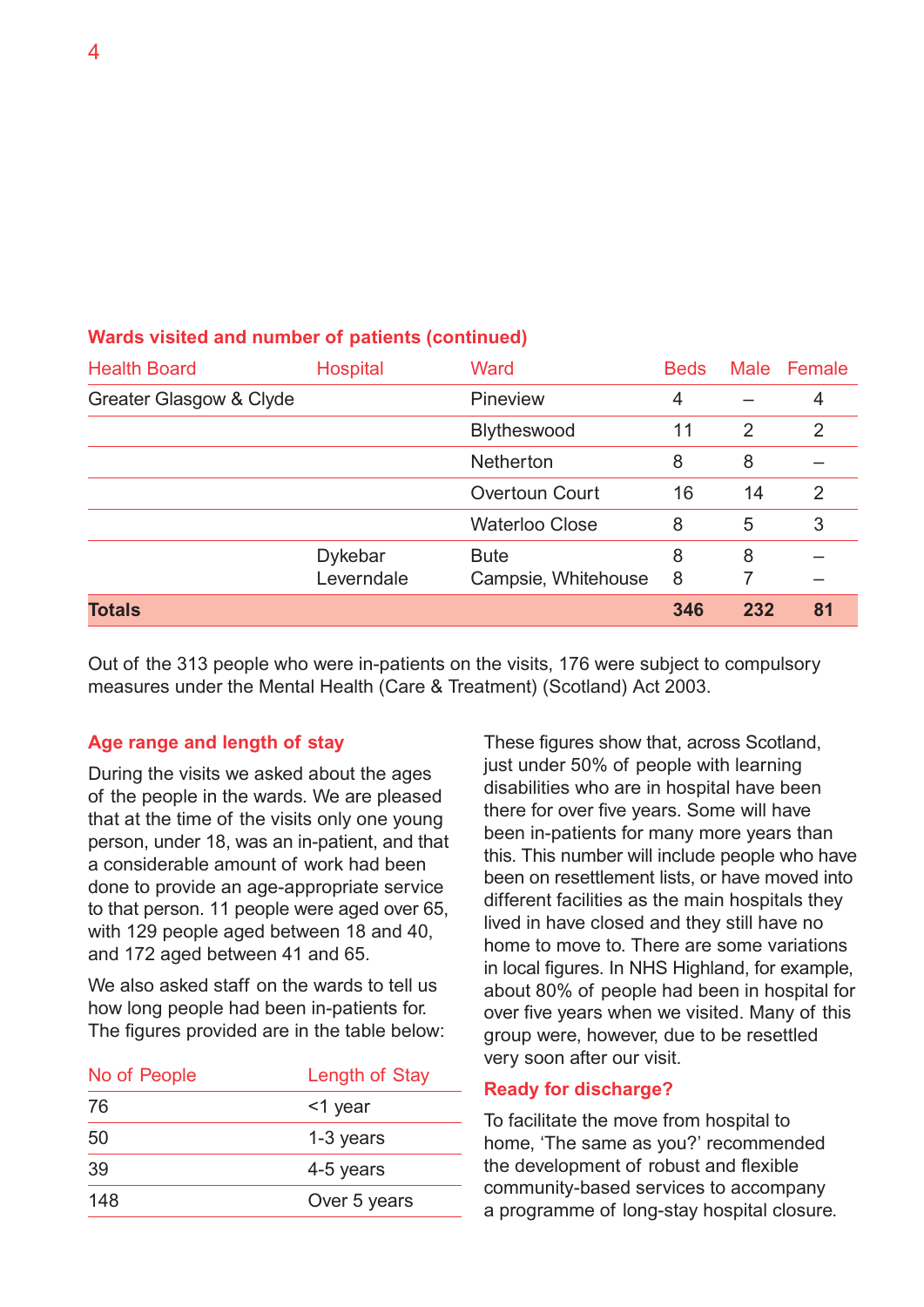According to the report, only a very small number of in-patient beds should be retained for the small number of people who might require them. 'Home at Last?' and 'Progress with Learning Disability Hospital Closure in Scotland (Update Report February 2006)', identified a number of barriers to closure. 'Home at Last?', for example, described delays in agreeing plans and funding arrangements as well as difficulties meeting timescales. The 2006 report concluded that there were still difficulties "agreeing financial frameworks [and] delays in commissioning housing" (page 14). Of the 440 people still in NHS accommodation at this point, 312 had discharge plans, while 128 presumably had no plans relating to their discharge in place. This report also acknowledged that it was difficult to get accurate information on the number of people who are long-stay in hospital.

Different areas have different definitions of 'long-stay', but there were clearly people admitted to assessment beds who "ended up becoming long-stay because of difficulties in agreeing and funding discharge arrangements" (page 5). It also clearly said that, in a number of identified areas, there are rehabilitation units "where most residents are long-stay and do not have a home in the community" (page 5). Differences in definition of 'delayed discharge' continue. The 'Survey of Learning Disability In-Patient Services in Scotland' gathered information on bed occupancy on 1 May 2007. This survey had a 100% response rate from health boards, and found that there were 388 in-patients (297 non-forensic and 91 forensic). 68 people were also identified by clinicians as being 'delayed discharges'. On our visits, we asked

ward staff on the wards how many people they felt were ready for discharge. We were informed that 119 individuals were ready to leave hospital. This accounts for almost 40% of the total number of people who were in-patients in the wards we visited.

We acknowledge that it is difficult to make a direct comparison between the cases we identified from our visit and the numbers identified in the 2007 survey. While we gathered information from nursing staff in the wards, the survey was completed by psychiatrists. We were also asking a different question – not who was formally defined as being subject to delayed discharge, but who did nurses think was ready for discharge. In particular units we visited, most people who were identified as ready for discharge were also people who may not appear on formal delayed discharge lists. Some of these individuals would have been on 'resettlement' lists – i.e. people who should have moved on from hospital during a closure programme.

Whatever the definitional problems are – and accepting that there are discrepancies when comparing our visit information to the survey results – it is still clear that a significant number of people throughout Scotland are in hospital unnecessarily, because homes with support are not yet available. There are clearly particular problems in certain geographical areas. For example, 80% of people with a learning disability in hospital Grampian & Tayside are considered 'ready for discharge'.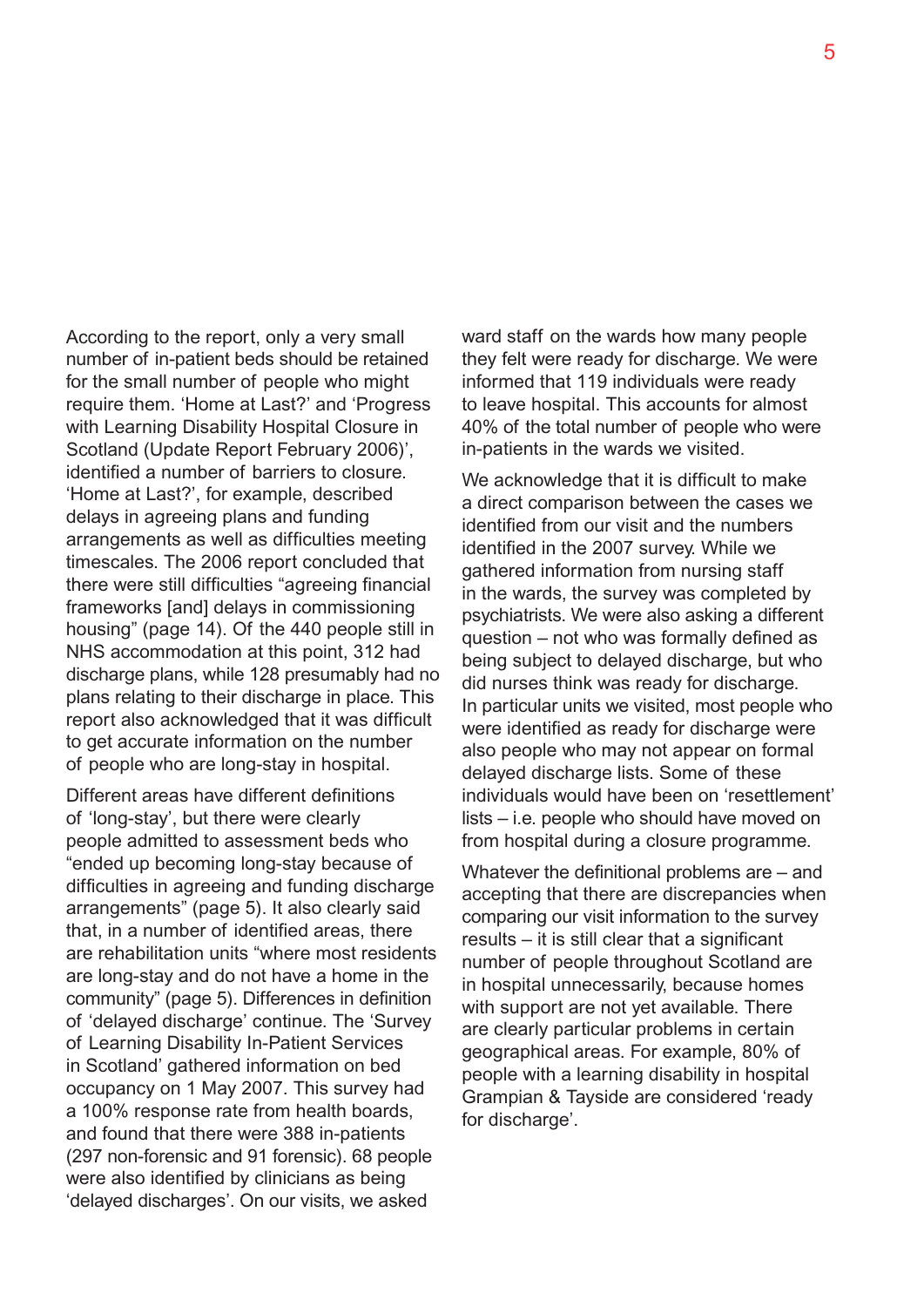#### **Individual and carer/family involvement**

'The same as you?' set out seven principles which should underpin the development of services for people with learning disabilities. This included the principle that people "should be asked about the services they need and be involved in making choices…" (page 11). It also recommended that everyone who wants to, should have a personal life plan. This plan should ensure a better assessment of needs and the active involvement of the person and any family/carers in recording and describing "how the person, his or her family and professionals, will work together…" (page 21). This theme has been picked up in the Mental Health (Care & Treatment) Act 2003. The principles of the Act require anyone providing care and treatment to take account of the views of the individual and his or her carers. The person should also be supported to participate as much as possible in decisions about his or her care and treatment.

During our service visits we asked specific questions about personal life histories. We wanted to see how the involvement of individual people and of carers/family members was being promoted and documented. We also wanted to assess whether in-patient services were being provided in a way which was consistent with the principles of 'The same as you?' and mental health law. We knew that the latest statistics release, relating to the implementation of 'The same as you?', had shown that over the past five years there had been a steady increase in the number of people with a personal life plan. We wanted to see if this trend was being reflected in in-patient facilities.

Although not many of the people we visited had personal life plans, it was clear that the practice of preparing life plans is becoming more common. Some units did have plans in place. In some units, for example Elmwood, plans were in the process of being completed.

We also noted, however, that many people did not have a life history in their records. We believe a personal life history is essential for person-centred care. Staff need to know the person they are caring for, their likes and dislikes, what is and has been important in their life. Life histories enhance communication with the person and can also provide key information for assessments. The process of creating a life history can be used to engage individuals and carers in assessment and planning processes. Some files we looked at did have a life history and some were very detailed. Many files however, only had partial histories, or no history at all. This did vary from unit to unit, suggesting that the task of preparing a life history is given a higher priority in some areas. We think that all people should have life histories and some form of personal life plan in place.

We looked at the information recorded in individual files that might tell us how involved carers were in discussions about current and future care and treatment plans. From those files we examined, the information was generally positive. In some areas the files indicated that all carers seemed to be fully involved in each case. In all areas, carers seem to be involved in the majority of cases. A number of carers confirmed this impression with us during our visits. In a small proportion of files, however, there was no evidence of carer involvement.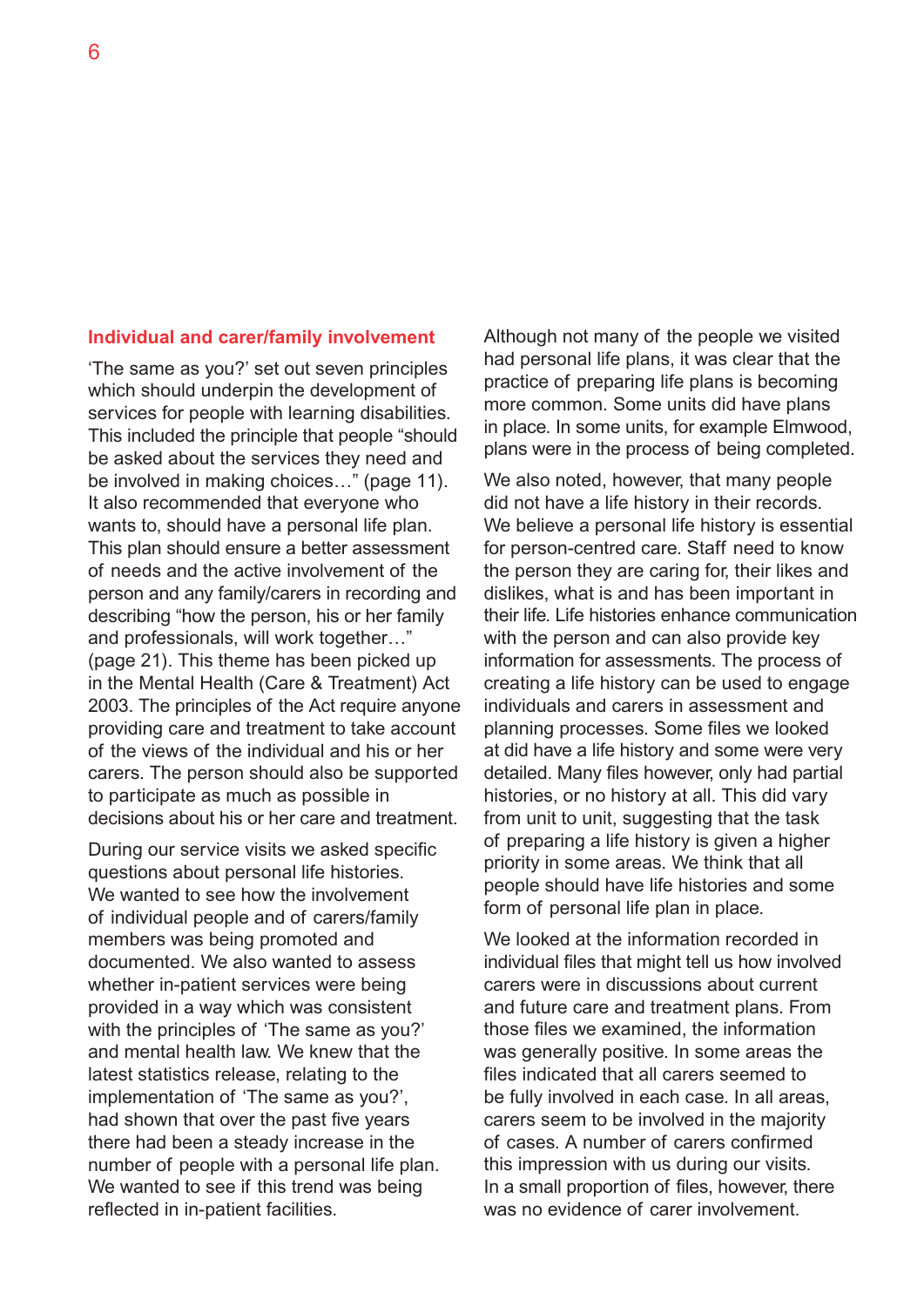Participation of individuals with learning disabilities was less consistent than for carers. There were a number of people with profound disabilities who clearly had no meaningful involvement. There was another group of people who, from the evidence on file, seem to be fully and actively involved in discussions, in review meetings, and in future care planning. Others were involved with advocacy support, and the information available suggests that advocacy services are readily available across the country. (In Elmwood, for example, everyone who was seen or whose file was examined has an advocate. Staff in other units spoke about access to advocacy being good and often having increased over the past two years.) However, in some files there was no evidence of how the person was involved, or of reasons why they were not involved. We will continue to monitor this issue, as part of our general duty to promote best practice in the application of the principles of mental health law.

#### **Assessment, reviews and multi-disciplinary input**

There is a specific chapter in 'The same as you?' called 'Working Well Together' which emphasises that good partnerships are essential, and that professionals should be "working better together to help people through the many different stages in their lives…" (page 74).

We believe that it is very important that professionals work well together and work with the individual and his/her carer, to ensure that broad and specific care and treatment needs are properly assessed. We also feel that it is very important that the care and treatment provided in a hospital setting is reviewed regularly, to make sure that needs continue to be met appropriately. We therefore asked staff a number of questions about how care was reviewed and who was involved in the processes of assessment and review. We also looked for evidence recorded in individual case records.

Overall we are satisfied with how care and treatment needs were being assessed and reviewed, as well as with the level of multi-disciplinary input we saw. All units have review meetings involving clinicians and ward staff, with variable input from other health professionals, at least fortnightly. In the majority of units this happens on a weekly basis. All the units we visited also had more formal, multi-disciplinary meetings, with a wider range of professionals present. The frequency of these meetings varied. Almost half of all units had formal multi-disciplinary review meetings every three to four months, a small proportion every six months. A few units had annual meetings. Where reviews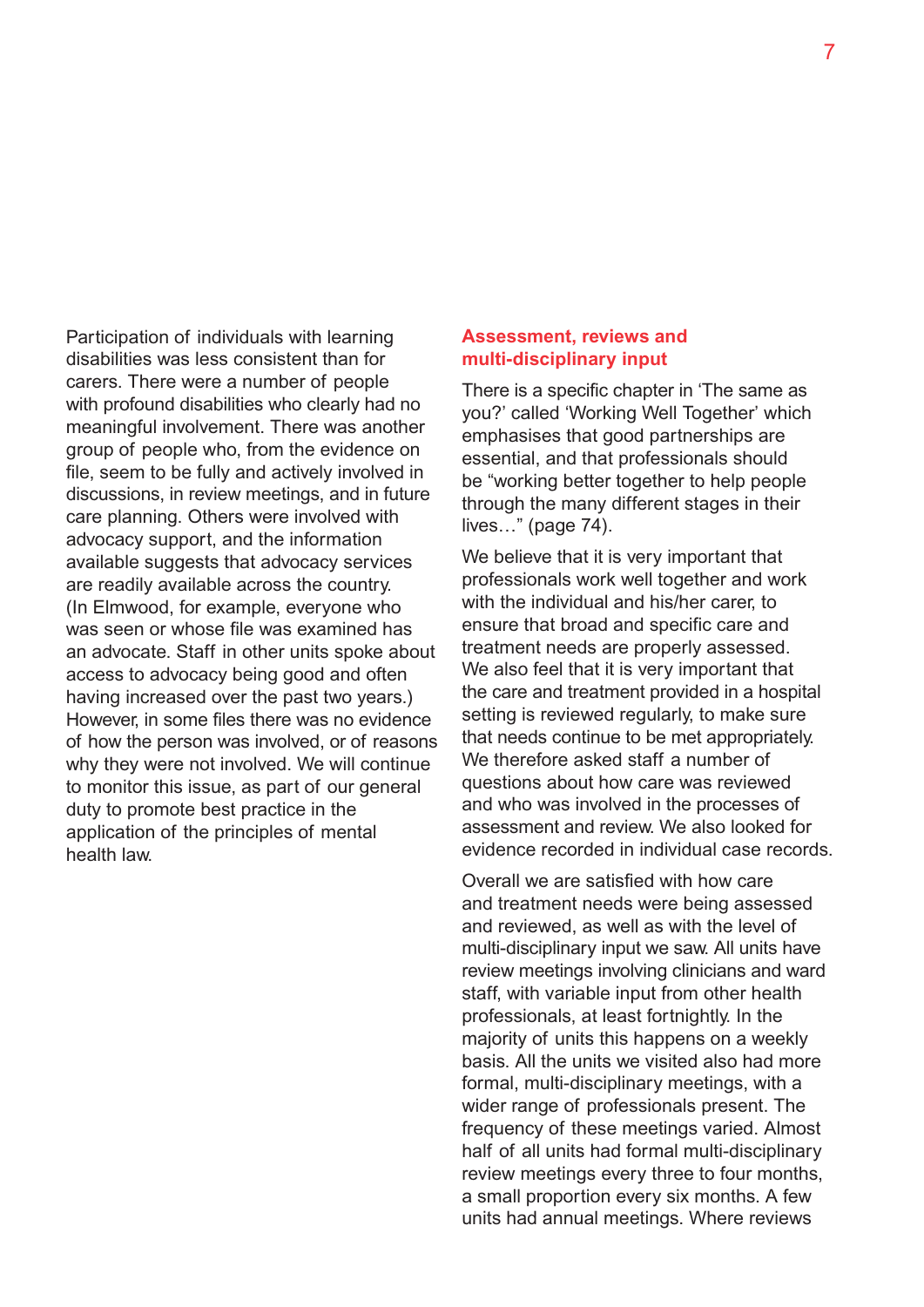are scheduled annually, staff generally reported they could be more frequent if necessary. It did appear that there was a link between the reason for someone being admitted to hospital and the frequency of formal reviews. Where a person had been admitted for assessment, reviews appeared to be held more frequently. It was also clear that in areas where people are due to be discharged from hospital soon, as in NHS Highland, the reviews were being held more frequently and were being co-ordinated appropriately through the Care Planning Approach.

We looked at case files in wards to find out how records of assessments and reviews were kept. We saw that, in a large majority of cases, assessments were seen to have been completed with extended multi-disciplinary involvement (i.e. with professionals other than the doctor and nurse involved). Those care plans we saw almost always addressed identified needs. In Lothian, for example, we looked at 16 files. In 14 of these, plans were in place relating to all identified needs, with plans being prepared for the other two individuals. Unmet needs, however, were rarely recorded. This does raise the question of the extent to which needs assessments may be driven by service rather than individual needs. Where unmet need is not recorded, we are concerned that this may be because professionals are aware that there is no service available. We also noted several cases where multi-disciplinary input into care provision was happening, but was not well evidenced on paper. Some files had no care plan which pulled together input from different disciplines. This means professionals have to review nursing and medical files to get a

complete picture of the care plan. We think a summary of the overall care plan provides a useful overview for all staff involved in an individual's care and treatment.

We found that, in almost all files examined. multi-disciplinary review meetings were minuted with copies on file. Some of these minutes were of a very good standard, with clear agreed action points. There was evidence of good multi-disciplinary involvement in minuted meetings, from health and social work and from advocacy services. The NHSQIS national overview report did say that "the provision of specialist services is a challenge for all NHS Boards" (page 51) but we did not pick up any significant issue with regard to the non-availability of specialists at multi-disciplinary meetings. Given the communication needs which many people with learning disabilities may have, we were particularly pleased to see that speech and language therapy seemed to be widely involved. Our examination of files was restricted, however, so that we would not draw any firm conclusions about the availability of specialist input across the country. We are aware from other visits about the difficulties in ensuring dietetic and clinical psychology input, often because of recruitment problems.

#### **Staffing in wards**

During the visits we asked specific questions about the number of registered and unregistered nursing staff employed. It is noticeable from the information we gathered that staff levels and ratios can vary widely across Scotland, even when comparing units that have a similar number of in-patient beds. This may well be appropriate, if variable staffing ratios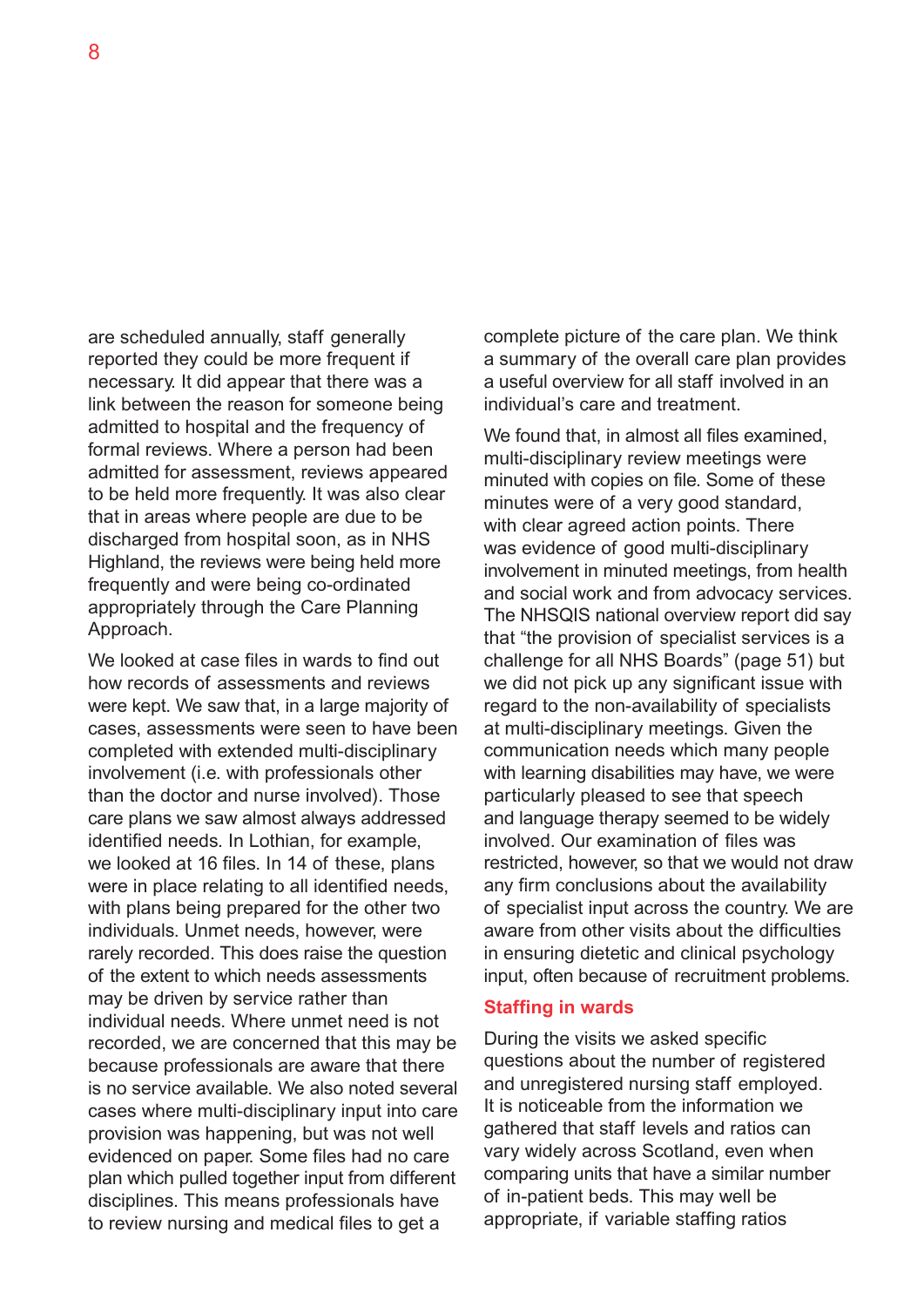reflect the variable needs of individuals living in the wards. We would expect that staffing levels would probably be higher where people have more complex needs.

We did notice that, in a small number of units, there seemed to be a very heavy reliance on the use of bank and agency staff to cover shifts. This is particularly evident, for example, in NHS Highland. We understand that there may well be specific local factors which may account for this. Where wards are due to close in the near future, as part of a planned hospital closure programme, there will be issues about staff re-deployment and it may be difficult to fill vacant posts on a permanent basis. There are also well recognised issues about the availability of training courses in the learning disability nursing field and about the difficulty recruiting qualified staff in some areas. Nonetheless, we believe that issues can arise if significant numbers of bank or agency staff are employed. It may be difficult to ensure continuity of care, or consistency of assessment, for example. There could also be situations where staff on duty may not be knowledgeable about relevant policies or procedures applicable in the wards (or may not have undertaken appropriate training). We think that NHS boards need to be aware of this and should monitor the use of bank/agency staff.

#### **Physical health care needs**

In February 2004 the 'Health Needs Assessment Report' was published. The report presented a detailed review of the available evidence regarding the types and extent of health needs experienced by persons with learning disabilities. The report stated very clearly that people with learning disabilities have more complex health needs, when compared with the general population and that often health needs are unrecognised and therefore unmet. It also highlighted considerable variation in the quantity and scope of services provided to meet health needs across Scotland. The report said that there has often been insufficient attention paid to identifying and treating health needs specific to people with learning disabilities.

Much of the 'Health Needs Assessment Report' focused on the provision of services within the community, but regular physical health checks are essential for people with learning disabilities within in-patient facilities, particularly since almost 75% of in-patients have been in hospital for over a year. When we visited, we gathered information from nursing staff about how general health care needs were assessed and met. When we examined individual files, attention was paid to records relating to the individual's physical health care needs; how these had been assessed and treated.

Completing physical health checks when someone is admitted to hospital appeared to be standard practice across all units we visited. The large majority of units also have policies which state that annual physical health checks will be done when someone is in hospital for this length of time. Two units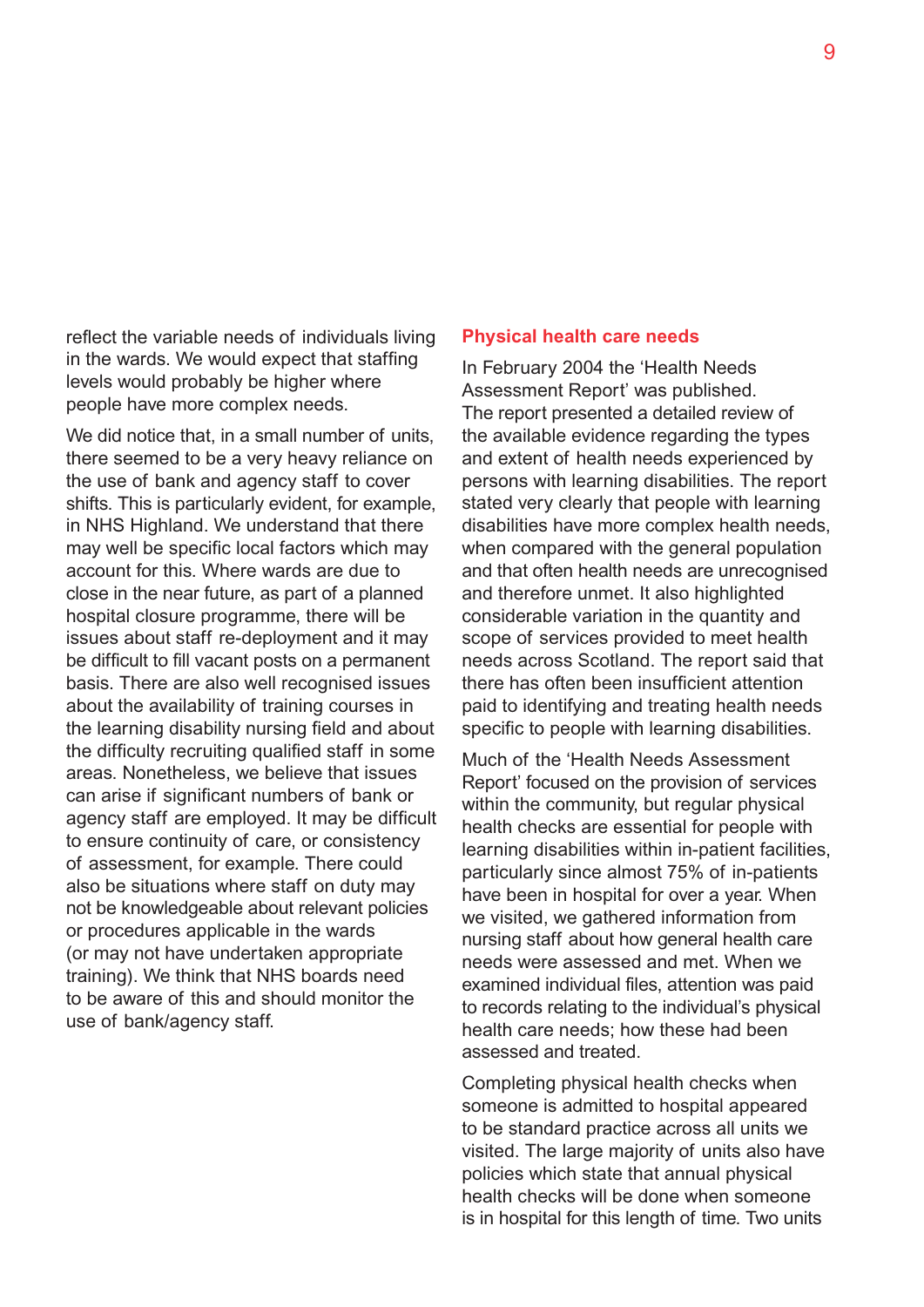arranged health checks on a more frequent basis, either four or six monthly. Three units did not arrange any routine health checks. When we explored this, there seemed to be very regular GP input to these units, with individual people being seen quickly if any physical health problems were identified. This could obviously create problems if symptoms of physical ill health are not identified in the wards and does mean that people with learning disabilities may not access screening opportunities. Several wards did link older women in to breast cancer screening programmes, but there was no evidence of people being able to access other screening programmes which are available within community settings.

File information about physical health checks was generally available. In most cases we saw that checks had been carried out as per local policies. In Fife and Lothian, for example, 75% of people whose files we looked at had attended a physical health check within the previous six months. In one unit though, where the policy is to provide annual checks, no information could be found on file and nursing staff could not locate it. In other units there was often a small number of individuals for whom there was no record to show that a health check had been completed within the previous year. This suggests to us that there is a need for local arrangements to audit whether health checks are being completed regularly.

#### **Medication**

We were pleased with the evidence we saw during the visits about the appropriate administration of medication. We asked specific questions about this issue when speaking to staff and looked closely at the information in records.

All units appeared to be complying with the requirements of the mental health Act in relation to people who were detained and relevant T2 or T3 forms appeared to be in place. In a couple of units, these forms were not in the medication kardex. We would recommend that forms or copies are in the kardex, so that the person responsible for administration can be clear about what is authorised. In two units we also noted that old forms 9 and 10 were in place. We have said that these forms should be replaced with new T2 or T3 forms by the end of March 2008.

We looked at the use of S47 certificates, which provide authority for any medical treatment where an adult is incapable in relation to a decision. Visitors noted that there seems to be a widespread use of S47 certificates, which is welcome. We asked staff if S47 certificates were being completed where this seemed necessary and we looked at whether certificates were in place in selected files. From this small sample, necessary certificates did seem to be in place. Where no certificates were in place, the evidence we saw was that this was because appropriate consideration had been given as to whether the person was capable in relation to decisions about treatment.

We asked staff about whether policies were in place with regard to medication in the units. We also asked about the use of covert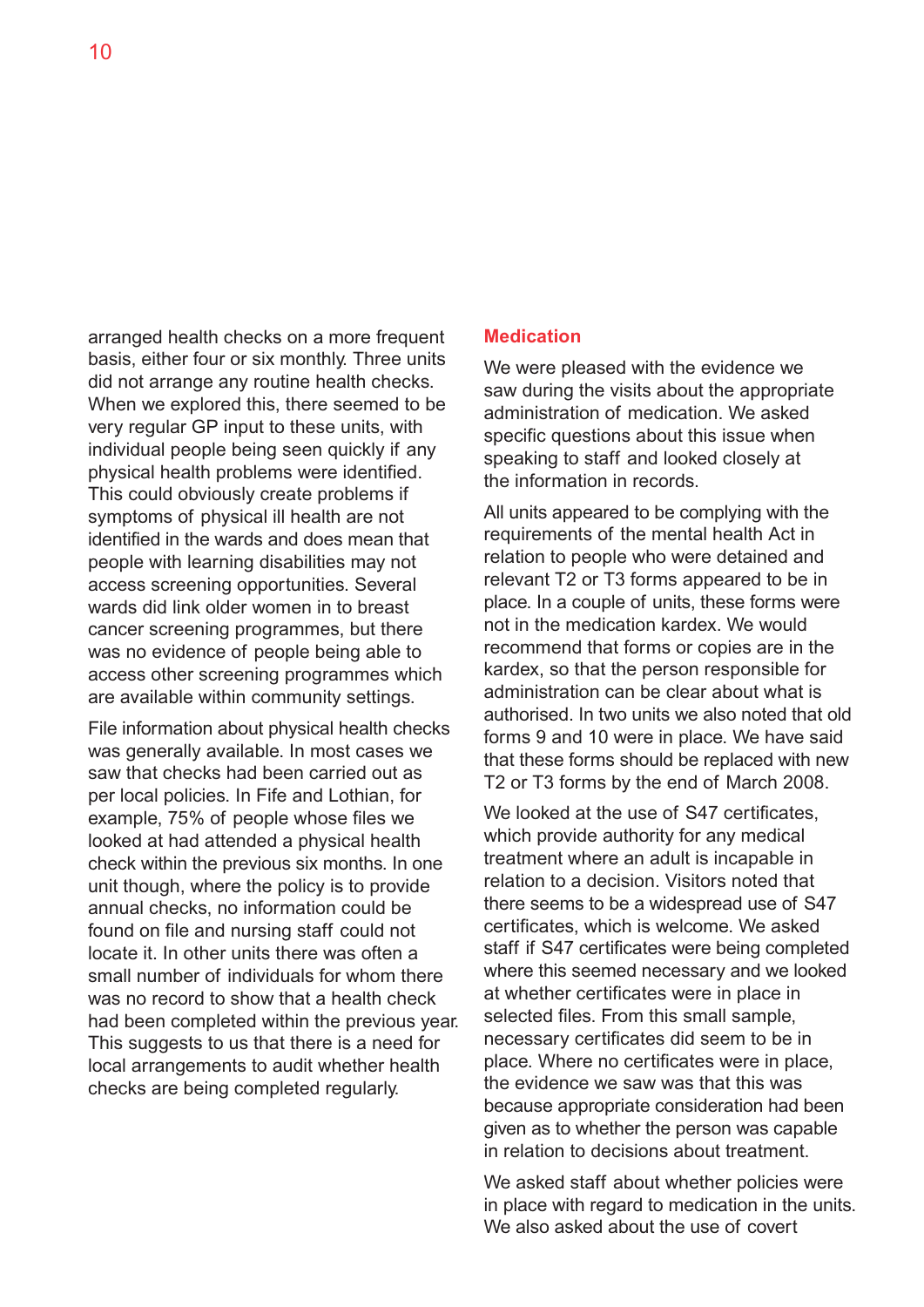medication. Only a very small number of units were administering any medication covertly, including one unit providing care and treatment to people with very profound and complex health care needs. What we observed was that, where medication was administered covertly there were very obvious reasons for this, but that there was rarely an explicit care plan documenting the reasons why. We have published guidance on the use of covert medication which looks at taking decisions in this area and includes a Covert Medication Care Pathway. We recommend that services refer to this in their own policy and practice. The use of covert medication is controversial and in order to best safeguard the individual concerned, a range of issues should be fully considered prior to any decision being made. Our guidance sets out a framework for documentation which we would expect services to apply and keep on file.

With regard to general policies about medication, very few units had policies and procedures in place. Where specific policies were in place, almost all related to the administration of medication for emergency sedation, or on an 'as required' basis. Some units also had general policies or protocols available which applied across various service areas and were not learning disability specific. We would suggest that in this area there is scope to use good practice guidance which is available nationally, such as that published by Birmingham University, 'Using medication to manage behaviour problems among adults with a learning disability', to help develop more local guidance for staff.

#### **Behaviour management**

A significant number of people being provided with care and treatment in hospital settings will present behavioural challenges, will be vulnerable and may be a risk to themselves or to others around them. We therefore looked at whether policies on the use of restraint were in place, what training staff receive and at the information in individual files about how risks had been assessed and were being managed.

Our 'Older and wiser' report, while looking at provision of continuing care for people with dementia, addressed behaviour management and made recommendations. Many of our recommendations are equally applicable in learning disability settings. We said that the effective management of some behaviours 'requires very careful assessment, to understand why the person is behaving in a risky manner and to determine how best to help reduce these risks. Sometimes risk reduction might involve care interventions that constitute restraint on the person's movement. The use of restraint in any setting requires careful control. Staff using any form of restraint should have clear guidance and local policies and procedures in place…'.

All except three units had policies in place regarding the use of restraint and management of aggressive behaviour. Considerable training seemed to have been undertaken by staff, with only one unit commenting that no training had been provided. In a significant number of units we were advised that 100% of staff had been trained, with other units saying that targets had been set. For example at Netherton all staff were to have undertaken training by the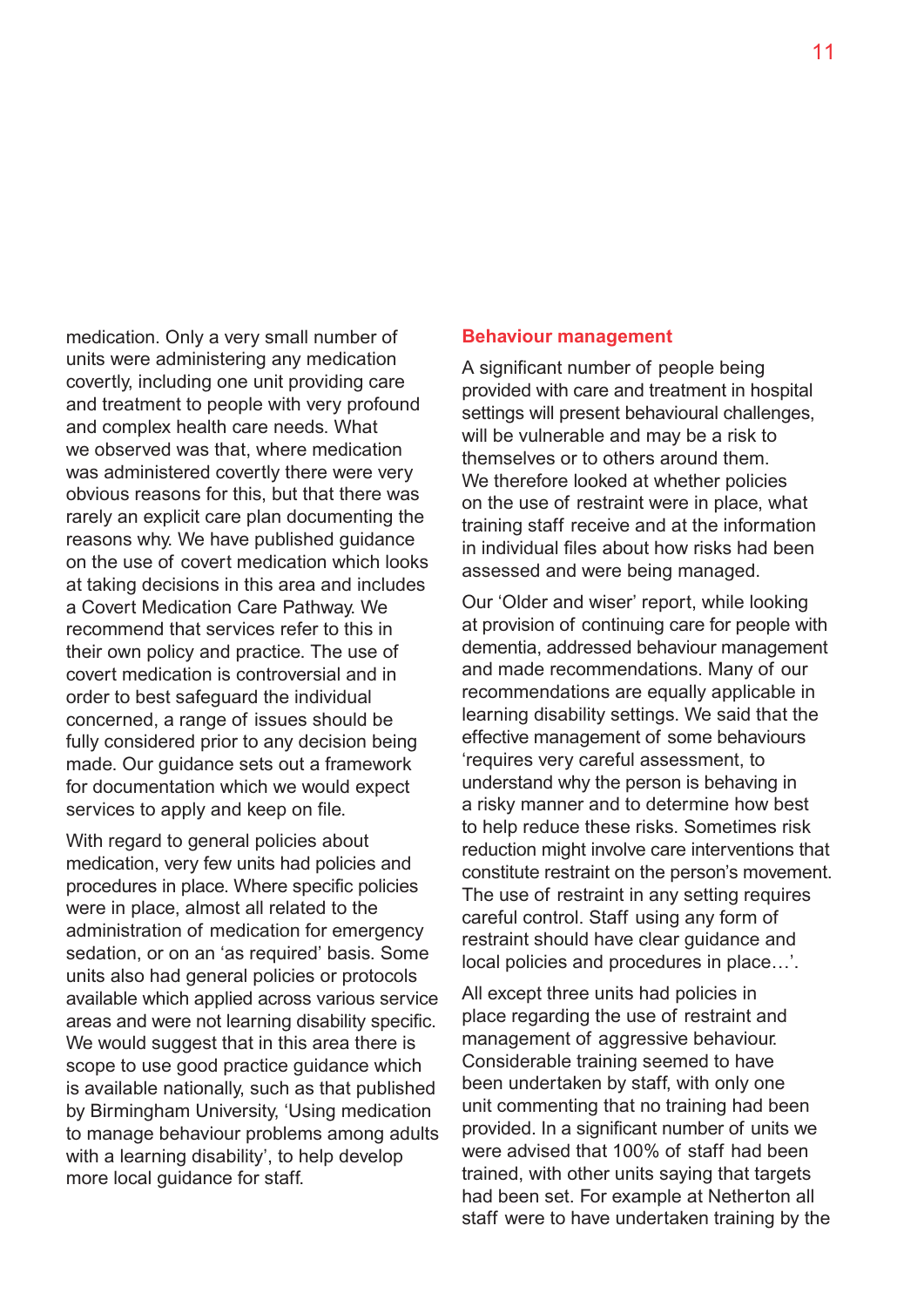end of March 2008. Training provision varied across the country, but it seems common for three to five day courses to be completed by staff, with annual update refresher training. At Lochview, for example, we were told that all staff complete a five-day course with one further day annually. Housekeeping staff also received training in breakaway techniques. In some units, however, staff identified the need for refresher training, or were concerned that training had not been specific enough for learning disability settings. Problems ensuring that new staff had access to training were also reported to us. Overall though, the commitment to providing staff training was heartening.

Of all the wards visited, only eight had open doors, with two other units saying that they had an open door policy. However, in these units the door had been locked as long as staff could recollect. Virtually every unit had a policy on locking the door.

When we looked at individual files we wanted to see if the assessment and management of risk was an integral part of any interventions and behavioural management plans. We saw that a significant number of people had behaviour management care plans in place. Some of the plans were of a very good standard, with clear, pro-active strategies. In several areas, the clinical psychology service had responsibility for co-ordinating risk assessments and management plans. In some cases, however, we didn't think that plans accurately reflected what staff were doing. A number of plans did not address all the behavioural issues which were documented on file. This highlights the importance of risk assessments and

management plans being living documents which are regularly reviewed. In one of the units we visited we saw a risk assessment which had been prepared several years ago, with no evidence of whether a review or re-assessment had ever taken place.

A considerable amount of guidance is now available for staff considering behaviour management issues. The recently published 'Challenging behaviour: a unified approach', prepared jointly by the Royal College of Psychiatrists, British Psychological Society, and Royal College of Speech and Language Therapists says clearly that it is intended to provoke action as much as to inform. We would suggest that the publication of this report, with clinical and service guidelines, provides an opportunity for local policies and procedures to be reviewed.

#### **Activities**

In our 'Older and wiser' report we commented that "keeping physically and mentally active is very important for people with dementia in continuing care" (page 13). This is equally relevant in learning disability units. Stimulating activities can improve physical and mental health, help people develop new skills and interests and improve social skills and daily functioning. Structured activity can have a positive effect on behaviour.

Unfortunately, there is often very little emphasis in hospitals on making sure that activities are provided. 'Home at Last' commented on the "lack of day and social and recreational opportunities in hospital". NHSQIS has looked at this issue specifically in learning disability in-patient services. In its overview report it says that "despite the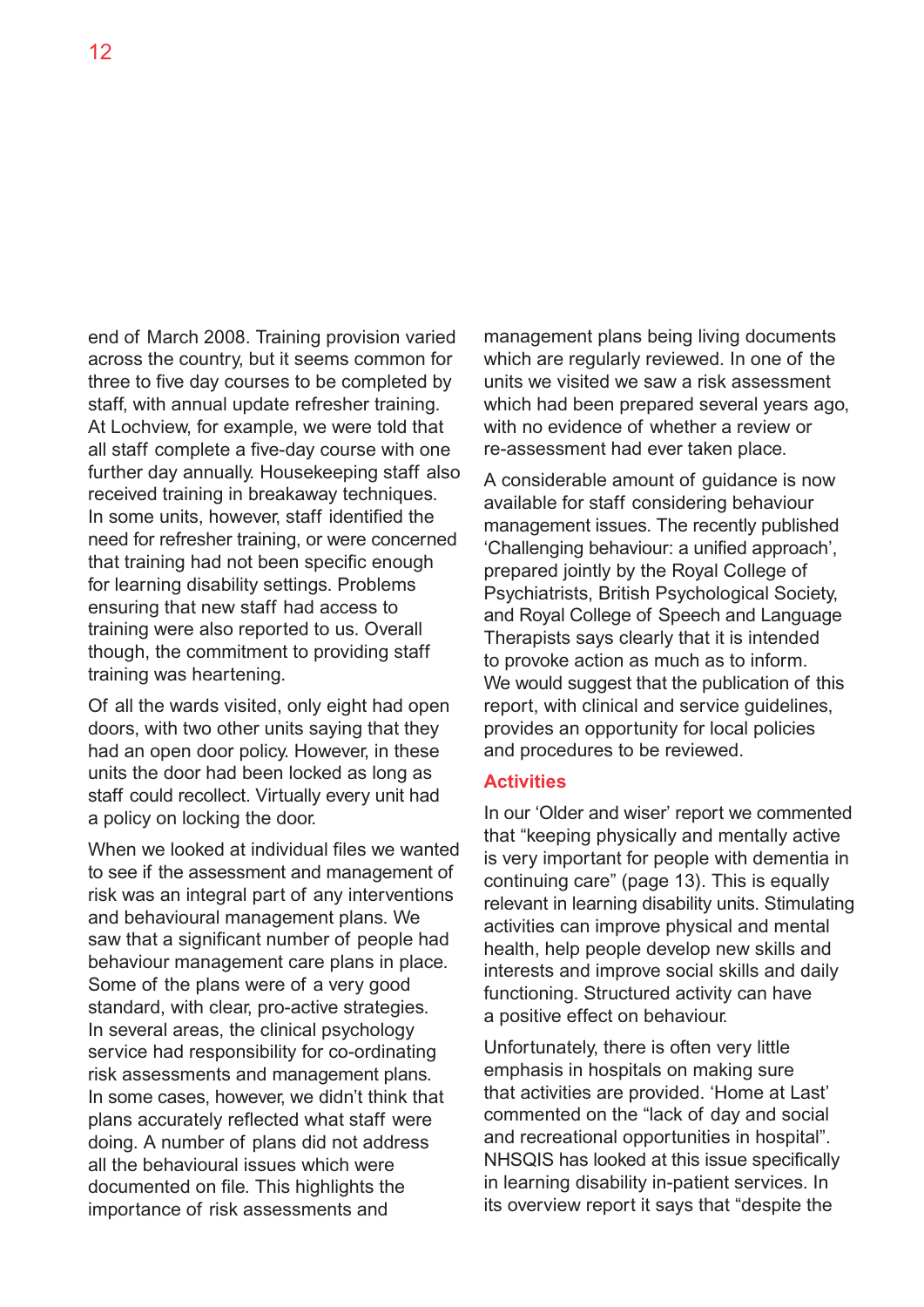dedicated efforts of many staff, a significant number of in-patient services are challenged to provide a suitable and responsive range of vocational, educational and leisure opportunities for their residents. Additionally, in the majority of services where these opportunities are available, the frequency of opportunity is limited by staffing availability" (page 58).

During our visits we looked at around 70 case files to see whether the person's involvement in activities was recorded. There were very few explicit assessments, or care plans, relating to involvement in activities. We were pleased to see, however, that case files generally did record the activities that people were involved in. It was generally possible for us to get a picture of what people were doing within and outwith wards. Some people were obviously involved in a wide range of structured activities, often in day units or in the wider community. Some units had art therapy involvement and the activities mentioned in files were very varied, from forms of physical exercise to shopping, fishing, going to the cinema, or participating in creative or craft orientated activities. Some people had activity programmes which were clearly very personalised, reflecting individual interests and needs. Some people seemed able to access a range of opportunities in the wider community, such as attending adult literacy groups. A small number of people also had support workers, employed by the local authority or voluntary sector organisations, who helped them access opportunities outside hospital.

Although the overall picture was quite positive for many people, there were some particular problems. Activities are much more limited in the evenings and at weekends. Activities are often cancelled, because of lack of staff availability. This is something which people in the wards and staff said they found very frustrating. Some staff also commented that those people who require most support from staff are most likely to have limited opportunities, or to have activities cancelled, if insufficient staff are available. Staff in several units also commented that there had been a reduction in the availability of occupational therapy input, which had an effect on the level of activities available on wards.

#### **Environment**

In the recent inquiry report into NHS learning disability services in Cornwall, the Healthcare Commission commented on the large body of literature on dementia friendly design, highlighting this as an area "ripe for crossfertilisation of learning between the fields of learning disabilities and dementia".

There is no doubt about the impact that the living environment can have on the quality of life of people in hospital wards. We consider this a particularly relevant issue for the people we visited, where figures show that wards have been 'home' for over 60% of the people for over four years. On our wider visit programme we do look at the environment people are living in and make observations in visit reports, if there are issues we feel should be addressed. In those visits reported here, we also paid close attention to physical conditions.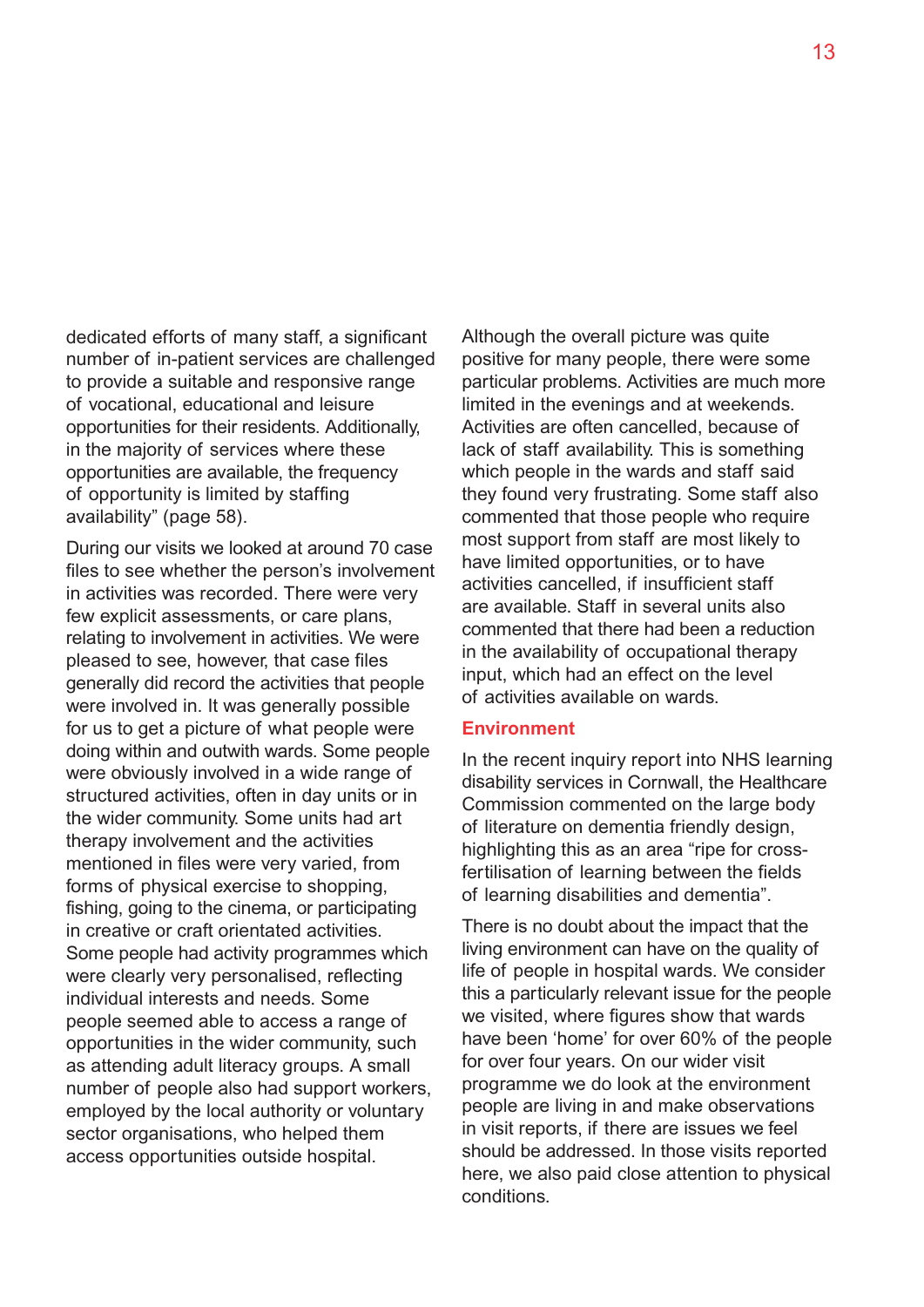As part of its work, to take the lead in improving the quality of care and treatment across the NHS in Scotland, NHSQIS produced quality indicators for learning disability services in 2004/05. NHSQIS reviewers then visited all NHS boards. Their assessment of in-patient services looked at whether accommodation "provides an environment supportive of individual needs, choice, privacy and dignity". The national overview report, published in 2006, concluded that progress was being made to provide domestic-style and homely in-patient accommodation, but that a few environments do not appear suitable for the support requirements of people. A number of facilities were also found to be in very obvious need of refurbishment.

Broadly, the observations from our visits would be consistent with this view. We have commented before ("Unannounced Visit Report, 2005: Our impressions of mental health acute admission wards in Scotland") that many people "will accept standards in mental health services that fall far below what they would expect and demand in other health and residential settings". Compared with the quality of environment we see in a number of mental health facilities, learning disability environments are generally up to an appropriate standard, with some very good examples of considerable efforts being made to personalise living spaces. In several facilities, however, aspects of the built environment are poor.

Generally, new units developed and built in response to hospital closure programmes are of a good to high standard. Some facilities are providing in-patient services in older buildings,

which have been difficult to adapt. A number of units are providing care and treatment to meet the needs of people who present high levels of challenging behaviour and where there has been a high level of damage to the fabric of buildings. In many of these facilities, areas in the wards appeared shabby and in clear need of refurbishment and re-decoration. It was also disappointing to observe that, in the fairly recently built Elmwood unit, the standard of design and construction is very poor. Accommodation here was cramped, noisy, and unsuitable both for the needs of the people living there and for staff working to provide care and treatment. Extensions are in the process of being added to this unit, because the environment has been recognised as being unsuitable and not fit for purpose.

Overall, Commission visitors were satisfied with levels of cleanliness in the wards. Most facilities were seen as being un-crowded, or even spacious, with adequate natural light and ventilation. The vast majority of units also had access to a garden or outside space. Almost all units had single bedrooms, albeit with only a small proportion with en-suite facilities. Commission visitors made specific comments about the good quality of the environment in several units. For example, Pineview was observed as being "spotlessly clean and freshly decorated throughout", Lochview as "light and airy", and Etive as "fresh, clean and bright everywhere". It was also very clear that, in several units, staff were putting considerable time and effort in to making accommodation comfortable and homely and helping people to personalise rooms. In Ward 3 at Lynebank, for example, it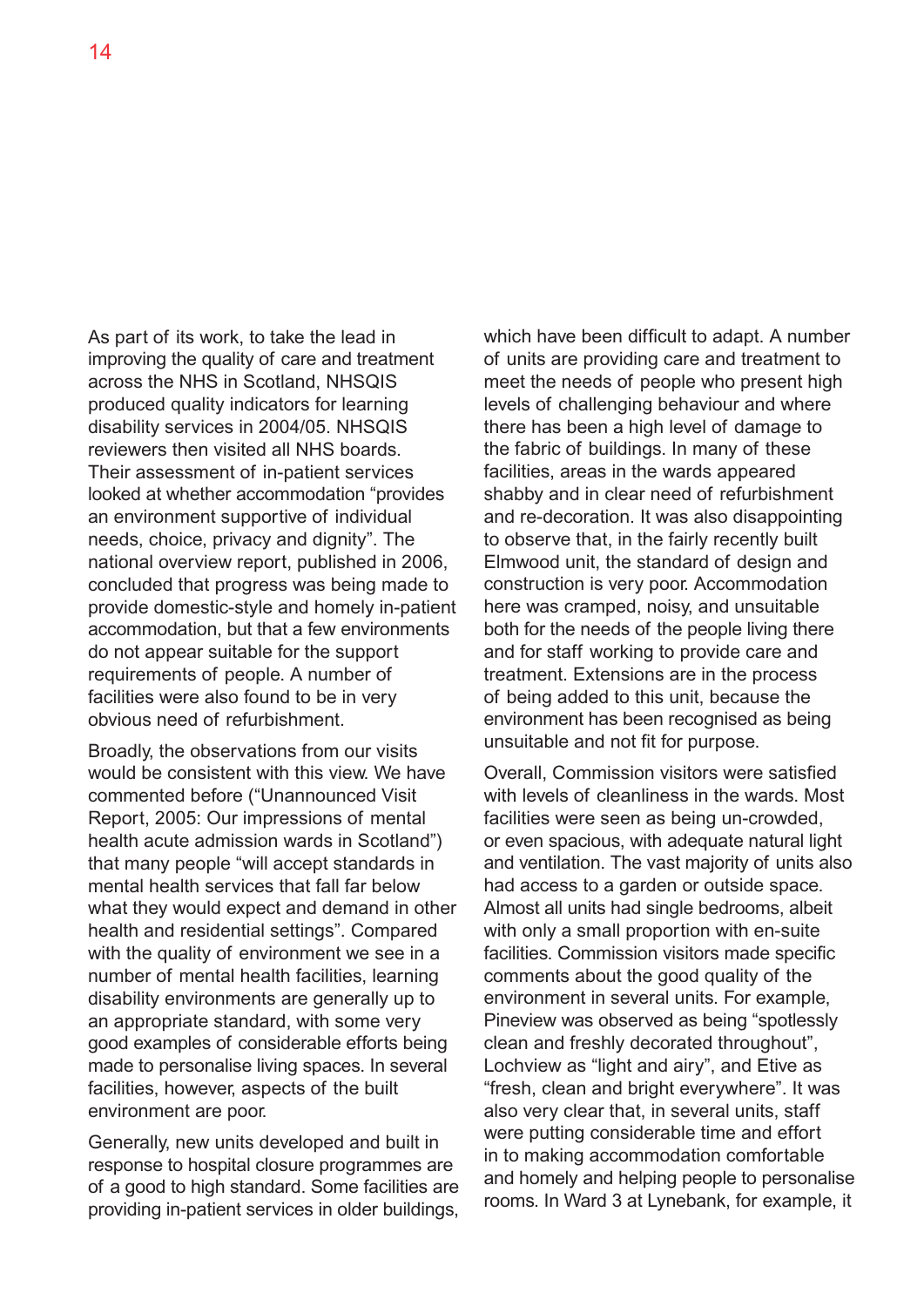was noted that "great efforts were made by staff to make areas in the ward homely…".

Specific environmental issues were observed in several units. Bathrooms were in a poor condition in a few facilities. Specific areas in some buildings clearly needed attention. In Dunedin, for example, "hall areas and bathrooms look shabby and worn" and, in a number of other units, communal areas were often seen to be in need of upgrading, or to be in poor decorative order. In three units there were issues about temperature and ventilation, with staff finding that controls were not flexible enough, so that rooms could often be either too hot or too cold. It was also common, across many of the units, for visitors to observe that signage was poor. This is an issue which we have recently identified during visits to continuing care wards. We would want to emphasise that easily recognisable signage for people living in wards can significantly help people live in their environment. As we have previously pointed out, improvements in this area can be achieved with limited resources.

#### **Key recommendations**

- While there are issues about definitions and about when a person is a 'delayed discharge', there is a large group of people who could move out of hospital if appropriate support was available. There is a clear need for health boards and local authorities to agree local strategies to develop the services necessary to enable people to move on from hospital.
- The physical environment in a number of units is not suitable, and this frustrates people living in wards and staff working there. More attention should be paid to refurbishment; redecoration of areas which are shabby, replacement of furniture and equipment and creation of more appropriate environments. New build units should have adequate space within the building and in exterior areas to meet the support needs of people who will be living there.
- Meaningful activities are valued by people in the wards and by staff. Activity programmes can significantly improve the quality of lives of individuals, as well as helping to minimise behaviours which may be challenging. Options seem to be limited in wards and often people with the highest support needs are missing out. The level of activities available should be reviewed. More attention should be paid to creative ways in by which opportunities to use community-based resources outwith wards can be provided.
- People who are in hospital for lengthy periods should have physical health checks on at least an annual basis.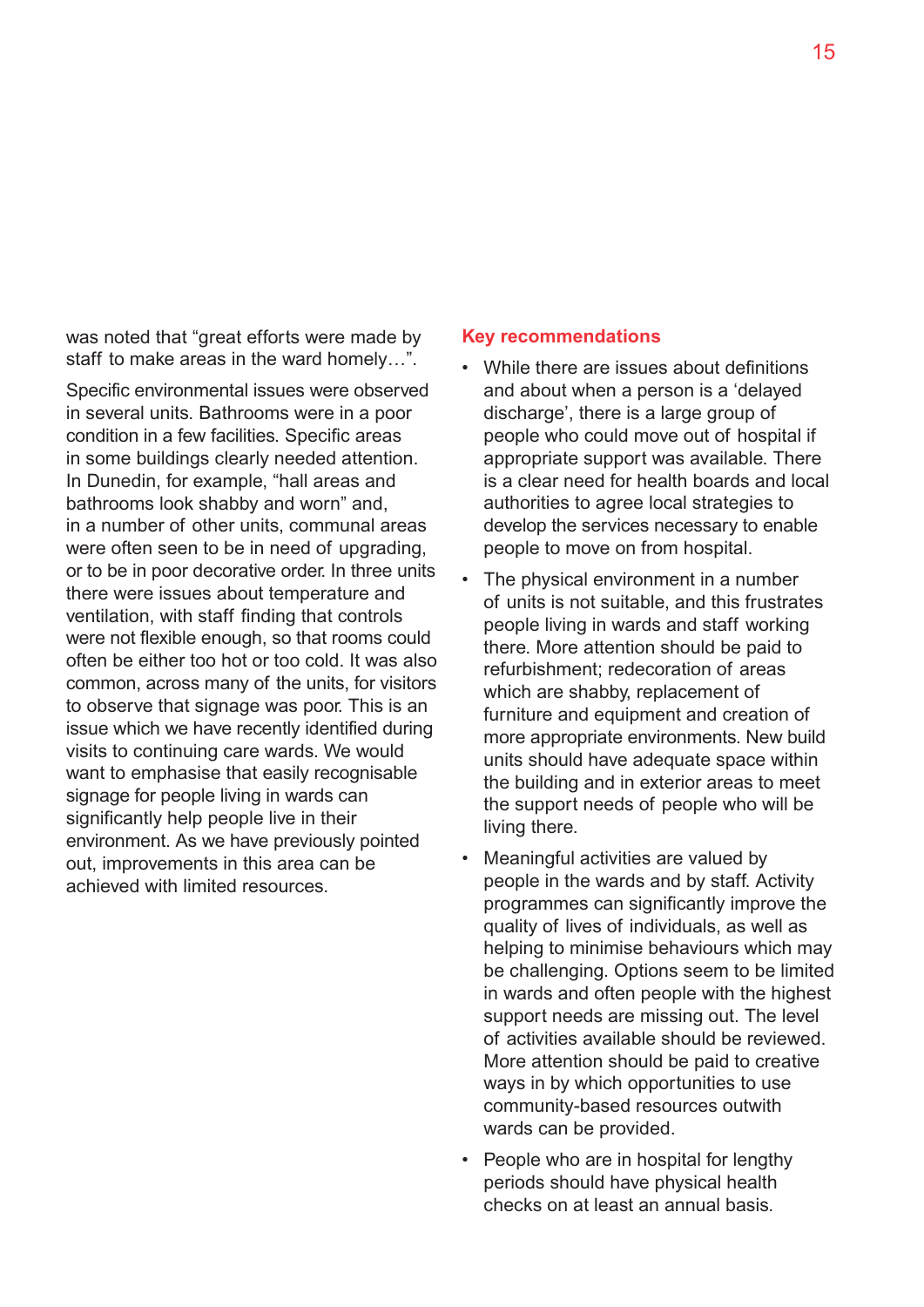Individuals should also be supported to access the same screening programmes as people living in the community.

- The process of assessing risks and preparing behaviour management plans should be informed by relevant good practice guidance. This is an area where practice is developing and where new guidance has just been published by the Royal College of Psychiatrists, British Psychological Society, and the Royal College of Speech and Language Therapists. Local policies and procedures should be reviewed in the light of this new guidance and other complementary reports.
- The use of personal life plans, or other similar forms of plans, should continue to increase, with attention paid to involving people more in decisions taken about their care, treatment and support. Information about individuals' personal life histories should be collected and documented in a more systematic way.

#### **Bibliography**

'Challenging behaviour: a unified approach', College Report CR144, June 2007, Royal College of Psychiatrists, British Psychological Society and Royal College of Speech and Language Therapists.

'Covert Medication – Legal and practical guidance', Mental Welfare Commission, November 2006.

'Health Needs Assessment Report – People with learning disabilities in Scotland', NHS Health Scotland, February 2004.

'Home at last? – Report of the short life working group on Hospital Closure and Service Re-provision', The same as you? National Implementation Group, 2004.

'Joint investigation into the provision of services for people with learning disabilities at Cornwall Partnership NHS Trust', Healthcare Commission, July 2006.

National Overview Learning Disability Services, NHS Quality Improvement Scotland, February 2006.

'Progress with Learning Disability Hospital Closure in Scotland – Update Report', Dr Margaret Whoriskey, February 2005.

'Older and wiser – Findings from unannounced visits to NHS continuing care wards', Mental Welfare Commission, 2007.

'Survey of Learning Disability Inpatients Services in Scotland', Chandima Perera, Neill Simpson, Fergus Douds, May 2007.

'The same as you? – A review of services for people with learning disabilities', The Scottish Executive, May 2000.

'Using medication to manage behaviour problems among adults with a learning disability', University of Birmingham, September 2006.